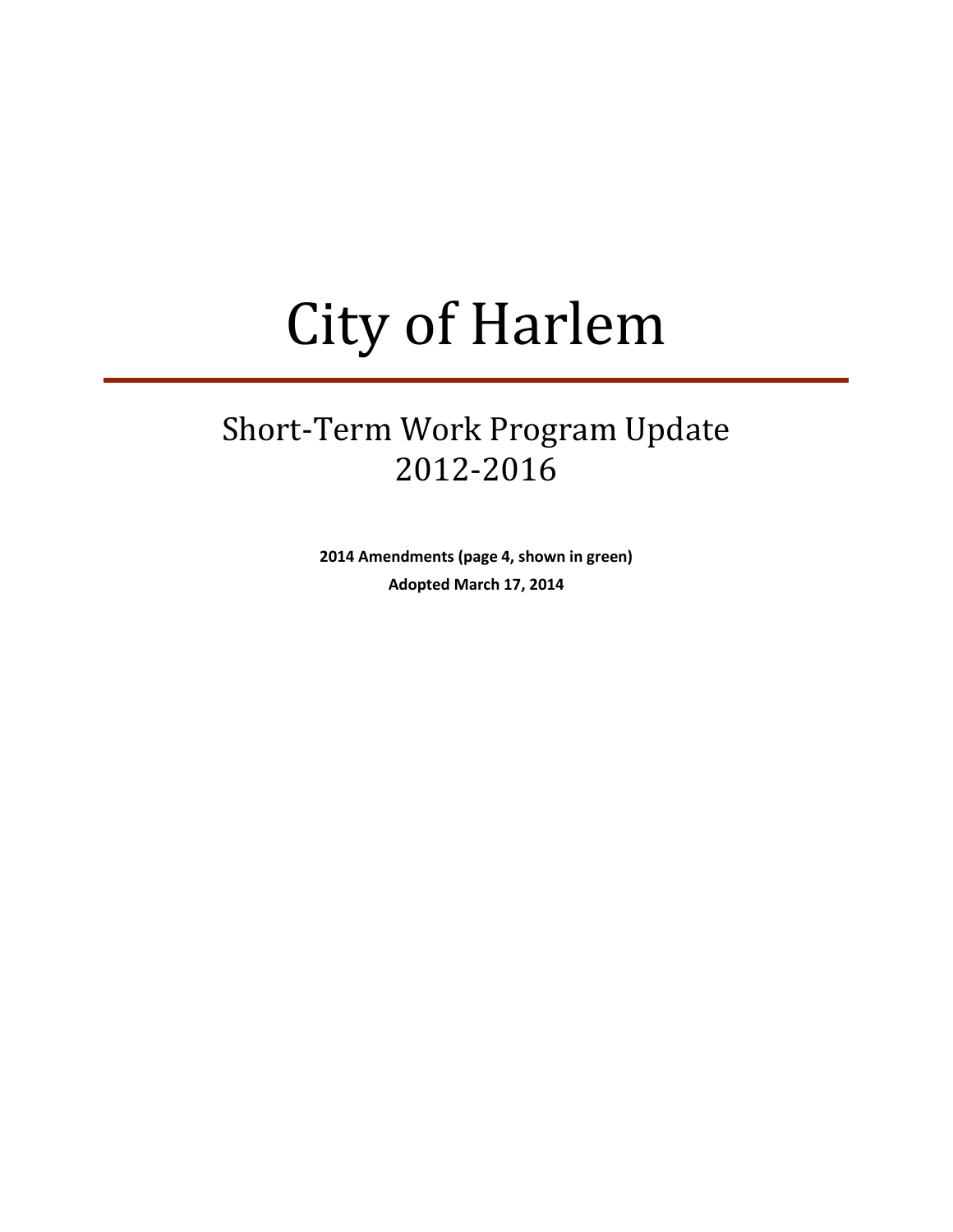## **City of Harlem Updated 5 Year Short-Term Work Program**

The updated 5 Year Short-Term Work Program identifies specific implementation actions the City or other responsible parties will undertake in order to achieve the goals and vision set forth in the *2006 City of Harlem Comprehensive Plan*.

The following presents the updated 5 Year Short-Term Work Program for the City of Harlem.

| <b>ECONOMIC DEVELOPMENT</b>                                                                                                                                                           |                  |   |                           |   |  |                   |              |                                                 |  |  |  |  |
|---------------------------------------------------------------------------------------------------------------------------------------------------------------------------------------|------------------|---|---------------------------|---|--|-------------------|--------------|-------------------------------------------------|--|--|--|--|
| 2012 2013<br>2016<br><b>Responsibility</b><br><b>ELEMENT</b><br>2014   2015<br>Cost<br><b>Source</b>                                                                                  |                  |   |                           |   |  |                   |              |                                                 |  |  |  |  |
| Inventory tracts that are<br>suitable for office<br>development                                                                                                                       | x                | X | X                         |   |  | <b>Staff Time</b> | City         | City of Harlem,<br><b>Development Authority</b> |  |  |  |  |
| Pursue new technology<br>infrastructure that would be<br>added to the city including<br>more internet and cable<br>carriers, more competition<br>for phone access (land and<br>cell). | $\boldsymbol{X}$ | X | $\boldsymbol{\mathsf{x}}$ | X |  | <b>Staff Time</b> | City, County | City of Harlem, County                          |  |  |  |  |
| Install a Wi-Fi hotspot within<br>the downtown business<br>district                                                                                                                   | X                | X | X                         | X |  | <b>Staff Time</b> | City, County | City of Harlem, County                          |  |  |  |  |

| <b>NATURAL &amp; HISTORIC RESOURCES</b>                                                                                             |   |                           |   |                  |   |                   |                           |                |  |  |  |  |
|-------------------------------------------------------------------------------------------------------------------------------------|---|---------------------------|---|------------------|---|-------------------|---------------------------|----------------|--|--|--|--|
| 2013<br>2014<br>2015<br><b>ELEMENT</b><br>2012<br>2016<br><b>Responsibility</b><br>Cost<br><b>Source</b>                            |   |                           |   |                  |   |                   |                           |                |  |  |  |  |
| Inventory and assemble land<br>within the city limits that<br>would be appropriate for<br>new pocket parks and small<br>playgrounds | X | $\boldsymbol{\mathsf{x}}$ | X | $\boldsymbol{x}$ | X | <b>Staff Time</b> | City, USDA,<br><b>DNR</b> | City of Harlem |  |  |  |  |
| Develop conservation<br>subdivision standards                                                                                       |   | $\boldsymbol{\mathsf{x}}$ |   |                  |   | <b>Staff Time</b> | City                      | City of Harlem |  |  |  |  |
| Require local land clearance<br>permits for new<br>development                                                                      |   |                           | X |                  |   | <b>Staff Time</b> | City                      | City of Harlem |  |  |  |  |
| Amend land development<br>regulations to increase<br>natural buffers from streams                                                   |   | X                         |   |                  |   | <b>Staff Time</b> | City                      | City of Harlem |  |  |  |  |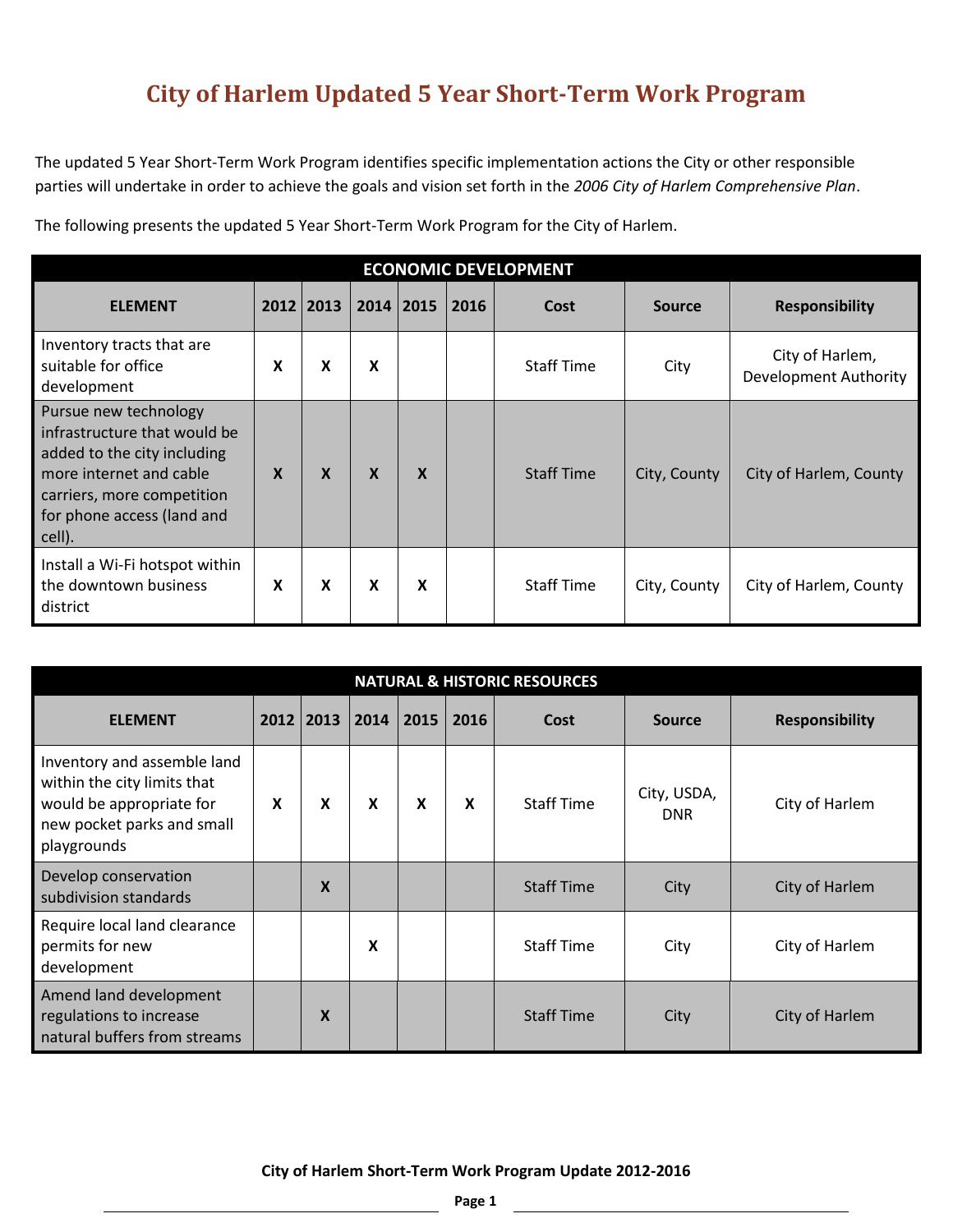| <b>COMMUNITY FACILITIES &amp; SERVICES</b>                                                                                                                                           |                                                                                               |                           |                           |                           |                           |                   |                                       |                |  |  |  |  |  |
|--------------------------------------------------------------------------------------------------------------------------------------------------------------------------------------|-----------------------------------------------------------------------------------------------|---------------------------|---------------------------|---------------------------|---------------------------|-------------------|---------------------------------------|----------------|--|--|--|--|--|
| <b>ELEMENT</b>                                                                                                                                                                       | 2012<br>2013<br>2014<br>2015<br>2016<br><b>Responsibility</b><br><b>Cost</b><br><b>Source</b> |                           |                           |                           |                           |                   |                                       |                |  |  |  |  |  |
| Initiate physical expansion<br>of sewer treatment facility<br>to double the capacity of the<br>facility to accommodate<br>expected population growth<br>over the next 20 year period | $\mathbf x$                                                                                   | $\boldsymbol{\mathsf{X}}$ | $\boldsymbol{\mathsf{x}}$ |                           |                           | \$2.5 Million     | City, USDA,<br>EDA, DCA,<br>DNR, GEFA | City of Harlem |  |  |  |  |  |
| Renovate, expand or<br>relocate space for public<br>safety                                                                                                                           | $\boldsymbol{\mathsf{X}}$                                                                     |                           |                           |                           |                           | \$2.5 Million     | City                                  | City of Harlem |  |  |  |  |  |
| Address need for more<br>public works space by<br>expanding or moving the<br>current facility                                                                                        | $\boldsymbol{\mathsf{x}}$                                                                     | $\boldsymbol{\mathsf{x}}$ |                           |                           |                           | <b>Staff Time</b> | City                                  | City of Harlem |  |  |  |  |  |
| Relocate the fire station<br>away from the RR Line                                                                                                                                   | $\boldsymbol{\mathsf{X}}$                                                                     |                           |                           |                           |                           | \$500,000         | City                                  | City of Harlem |  |  |  |  |  |
| Acquire new firefighting<br>equipment                                                                                                                                                | $\boldsymbol{\mathsf{x}}$                                                                     | $\boldsymbol{\mathsf{X}}$ | $\boldsymbol{\mathsf{x}}$ | $\boldsymbol{x}$          | $\boldsymbol{\mathsf{x}}$ | \$60,000          | City                                  | City of Harlem |  |  |  |  |  |
| Purchase new police<br>vehicles and radio<br>equipment                                                                                                                               | $\boldsymbol{X}$                                                                              | $\boldsymbol{X}$          | $\boldsymbol{X}$          | $\boldsymbol{X}$          | $\boldsymbol{X}$          | \$70,000          | City                                  | City of Harlem |  |  |  |  |  |
| Purchase new generator,<br>chipper, and other<br>equipment for Public Works                                                                                                          | X                                                                                             | $\boldsymbol{\mathsf{x}}$ | X                         | X                         | X                         | \$20,000          | City                                  | City of Harlem |  |  |  |  |  |
| Purchase new recreation<br>equipment for the city.                                                                                                                                   | $\boldsymbol{\mathsf{X}}$                                                                     | $\boldsymbol{X}$          | $\boldsymbol{X}$          | $\boldsymbol{\mathsf{X}}$ | $\boldsymbol{\mathsf{X}}$ | <b>Staff Time</b> | City                                  | City of Harlem |  |  |  |  |  |
| Expand library facilities as<br>needed based on population<br>expansion                                                                                                              |                                                                                               |                           |                           | $\boldsymbol{\mathsf{x}}$ | X                         | <b>Staff Time</b> | City                                  | City of Harlem |  |  |  |  |  |

| LAND USE                                                                          |   |                 |                |      |      |                   |               |                       |  |  |  |
|-----------------------------------------------------------------------------------|---|-----------------|----------------|------|------|-------------------|---------------|-----------------------|--|--|--|
| <b>ELEMENT</b>                                                                    |   |                 | 2012 2013 2014 | 2015 | 2016 | Cost              | <b>Source</b> | <b>Responsibility</b> |  |  |  |
| Amend land use regulations<br>so that streets are brought<br>to the property line | Χ | χ               |                |      |      | <b>Staff Time</b> | City          | City of Harlem        |  |  |  |
| Develop a Traditional<br>Neighborhood zoning district                             |   | v<br>$\sqrt{ }$ | X              |      |      | <b>Staff Time</b> | City          | City of Harlem        |  |  |  |

**City of Harlem Short-Term Work Program Update 2012-2016**

<u> 1989 - Johann Stoff, fransk politik (d. 19</u>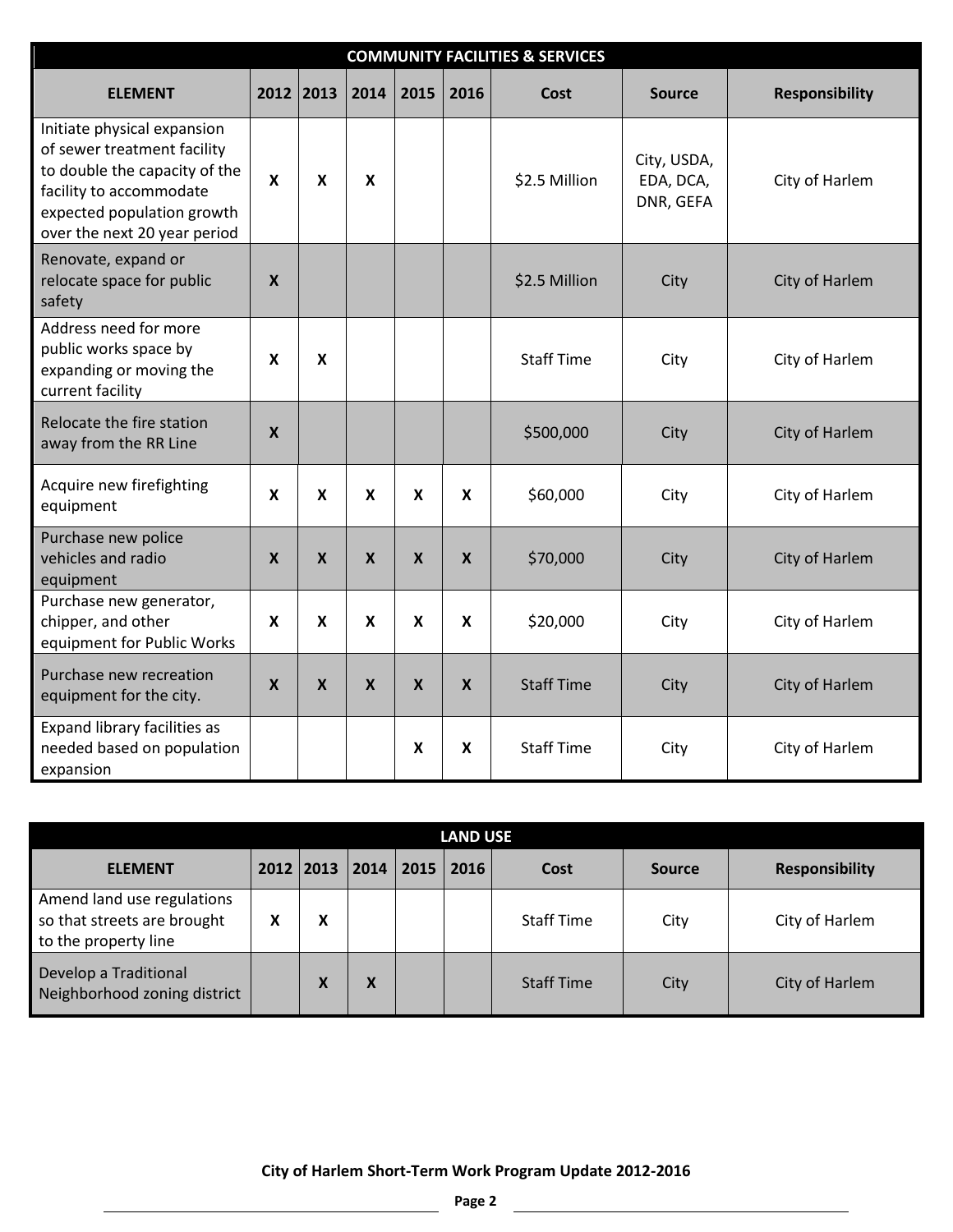| <b>HOUSING</b>                                                                                                                                                                              |                  |                           |                           |                  |                  |                   |               |                       |  |  |  |
|---------------------------------------------------------------------------------------------------------------------------------------------------------------------------------------------|------------------|---------------------------|---------------------------|------------------|------------------|-------------------|---------------|-----------------------|--|--|--|
| <b>ELEMENT</b>                                                                                                                                                                              | 2012             | 2013                      | 2014                      | 2015             | 2016             | <b>Cost</b>       | <b>Source</b> | <b>Responsibility</b> |  |  |  |
| Assemble dilapidated<br>property using CDBG funds<br>or through tax liens                                                                                                                   | X                | $\boldsymbol{\mathsf{X}}$ | $\boldsymbol{x}$          | X                | X                | <b>Staff Time</b> | City, CDBG    | City of Harlem        |  |  |  |
| Apply for CHIP funding to<br>use for down payment<br>assistance and low interest<br>loans for first time<br>homebuyers                                                                      | $\boldsymbol{X}$ | $\boldsymbol{\mathsf{X}}$ | $\boldsymbol{X}$          | $\boldsymbol{X}$ | $\boldsymbol{X}$ | <b>Staff Time</b> | City, CHIP    | City of Harlem        |  |  |  |
| Partner with a developer to<br>construct for-sale housing on<br>the assembled parcels                                                                                                       | $\boldsymbol{x}$ | $\boldsymbol{\mathsf{X}}$ | $\boldsymbol{\mathsf{x}}$ | X                | X                | <b>Staff Time</b> | City, Private | City of Harlem        |  |  |  |
| Adopt the Historic District<br><b>Residential Design Guidelines</b><br>as part of a local historic<br>zoning district by the Historic<br><b>Preservation Commission</b>                     | $\boldsymbol{X}$ |                           |                           |                  |                  | <b>Staff Time</b> | City          | City of Harlem        |  |  |  |
| Adopt a nuisance ordinance<br>requiring that annual<br>inspection and licensing of<br>vacant and dangerous<br>buildings be conducted                                                        |                  | X                         |                           |                  |                  | <b>Staff Time</b> | City          | City of Harlem        |  |  |  |
| Encourage the development<br>of new housing or other<br>appropriate uses consistent<br>with the corresponding<br>character area on sites that<br>have deteriorated<br>manufactured housing. | X                | $\boldsymbol{X}$          | $\boldsymbol{X}$          | $\boldsymbol{X}$ | $\boldsymbol{X}$ | <b>Staff Time</b> | City          | City of Harlem        |  |  |  |
| Assemble sites within the<br>Downtown Center and<br>Milledgeville Character Areas<br>occupied with manufactured<br>housing and repurpose them<br>with more community<br>focused uses.       |                  |                           |                           | X                | X                | <b>Staff Time</b> | City          | City of Harlem        |  |  |  |
| Initiate annexation of any<br>properties that are receiving<br>city services                                                                                                                | $\boldsymbol{X}$ | $\boldsymbol{X}$          |                           |                  |                  | <b>Staff Time</b> | City          | City of Harlem        |  |  |  |

| <b>TRANSPORTATION</b>                                                                                                                        |   |  |   |  |  |                   |           |                    |  |  |  |
|----------------------------------------------------------------------------------------------------------------------------------------------|---|--|---|--|--|-------------------|-----------|--------------------|--|--|--|
| 2012 2013<br> 2014<br>2016<br>2015<br><b>ELEMENT</b><br><b>Responsibility</b><br>Cost<br><b>Source</b>                                       |   |  |   |  |  |                   |           |                    |  |  |  |
| Develop city-wide bike and<br>pedestrian plan to target the<br>location of on-street and off-<br>street bicycle and pedestrian<br>facilities | X |  | χ |  |  | <b>Staff Time</b> | City, DOT | City of Harlem, RC |  |  |  |

 $\mathbf{r}$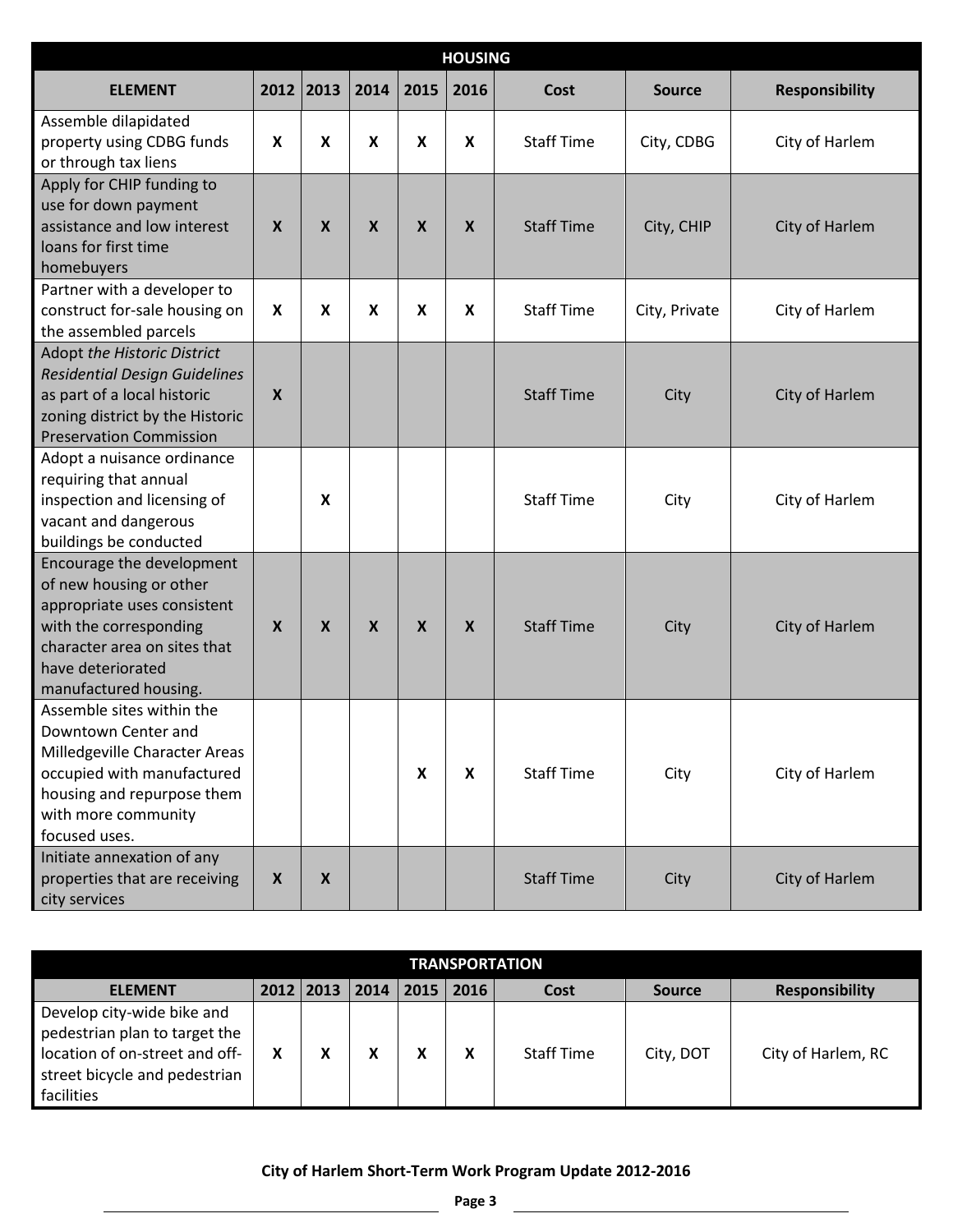| Amend land development<br>regulations to require<br>walkway access between<br>new developments and<br>adjacent greenway trails,<br>schools, parks and other<br>public facilities | $\boldsymbol{X}$          |   |                           |                           |                           | <b>Staff Time</b>                              | City                                   | City of Harlem        |
|----------------------------------------------------------------------------------------------------------------------------------------------------------------------------------|---------------------------|---|---------------------------|---------------------------|---------------------------|------------------------------------------------|----------------------------------------|-----------------------|
| Amend land development<br>regulations to increase<br>sidewalk width and the<br>distance between sidewalks<br>and the back of street curb                                         |                           |   | $\boldsymbol{x}$          |                           |                           | <b>Staff Time</b>                              | City                                   | City of Harlem        |
| Amend land development<br>regulations to require new<br>residential and non-<br>residential development to<br>provide sidewalks along the<br>frontage of existing streets.       |                           |   |                           | $\boldsymbol{\mathsf{X}}$ |                           | <b>Staff Time</b>                              | City                                   | City of Harlem        |
| Apply for TE grant funding to<br>improve pedestrian/bicycle<br>access/safety along Gordon<br>Highway                                                                             | $\boldsymbol{\mathsf{x}}$ |   | X                         |                           |                           | Staff Time, 20%<br><b>Matching Funds</b>       | City                                   | City of Harlem        |
| Apply for TE Grant funding to<br>improve transportation<br>function and access to all<br>parts of the city.                                                                      |                           | X |                           | $\boldsymbol{\mathsf{X}}$ |                           | Staff Time, 20%<br><b>Matching Funds</b>       | City                                   | City of Harlem        |
| Implement action items from<br><b>GreenwaysTrailsConnections</b><br>plan in order to begin to<br>create a greenway network.                                                      |                           |   | $\boldsymbol{\mathsf{x}}$ | $\boldsymbol{\mathsf{x}}$ | $\mathbf x$               | Staff Time, 20%<br><b>Matching Funds</b>       | City, grant<br>funds,<br><b>SPLOST</b> | <b>City of Harlem</b> |
| <b>Apply for Recreational Trails</b><br>grant/construct Sandy Run<br>Creek Trail and/or other<br>segments.                                                                       |                           |   | $\mathsf{x}$              | $\boldsymbol{\mathsf{x}}$ | $\boldsymbol{\mathsf{X}}$ | \$180,000<br>(Sandy Run<br><b>Creek Trail)</b> | City/Rec.<br><b>Trails Grant</b>       | <b>City of Harlem</b> |

| <b>HISTORIC RESOURCES</b>                                                                          |                                                                                     |   |   |                           |   |                   |                                                       |                                                           |  |  |  |  |
|----------------------------------------------------------------------------------------------------|-------------------------------------------------------------------------------------|---|---|---------------------------|---|-------------------|-------------------------------------------------------|-----------------------------------------------------------|--|--|--|--|
| <b>ELEMENT</b>                                                                                     | 2016<br>2012 2013<br><b>Responsibility</b><br>2014<br>2015<br>Cost<br><b>Source</b> |   |   |                           |   |                   |                                                       |                                                           |  |  |  |  |
| Identify list of the 10 most<br>historic sites in Harlem and<br>designate them for<br>preservation |                                                                                     | X |   |                           |   | <b>Staff Time</b> | City, Georgia<br>Heritage Fund                        | City of Harlem Historic<br><b>Preservation Commission</b> |  |  |  |  |
| Nominate eligible properties<br>to the National Register of<br><b>Historic Places</b>              | X                                                                                   | X | X | $\boldsymbol{\mathsf{X}}$ | X | <b>Staff Time</b> | City, Georgia<br>Heritage Fund,<br><b>Tax Credits</b> | City of Harlem Historic<br><b>Preservation Commission</b> |  |  |  |  |
| Renovate the Columbia<br>Theatre into community space                                              | X                                                                                   | X | X |                           |   | \$900,000         | City, Georgia<br>Heritage Fund                        | City of Harlem Historic<br><b>Preservation Commission</b> |  |  |  |  |
| Preserve facades of<br>downtown buildings                                                          | X                                                                                   | X | X | X                         | X | <b>Staff Time</b> | City, Georgia<br>Heritage Fund                        | City of Harlem Historic<br><b>Preservation Commission</b> |  |  |  |  |

#### **City of Harlem Short-Term Work Program Update 2012-2016**

 $\mathbf{r}$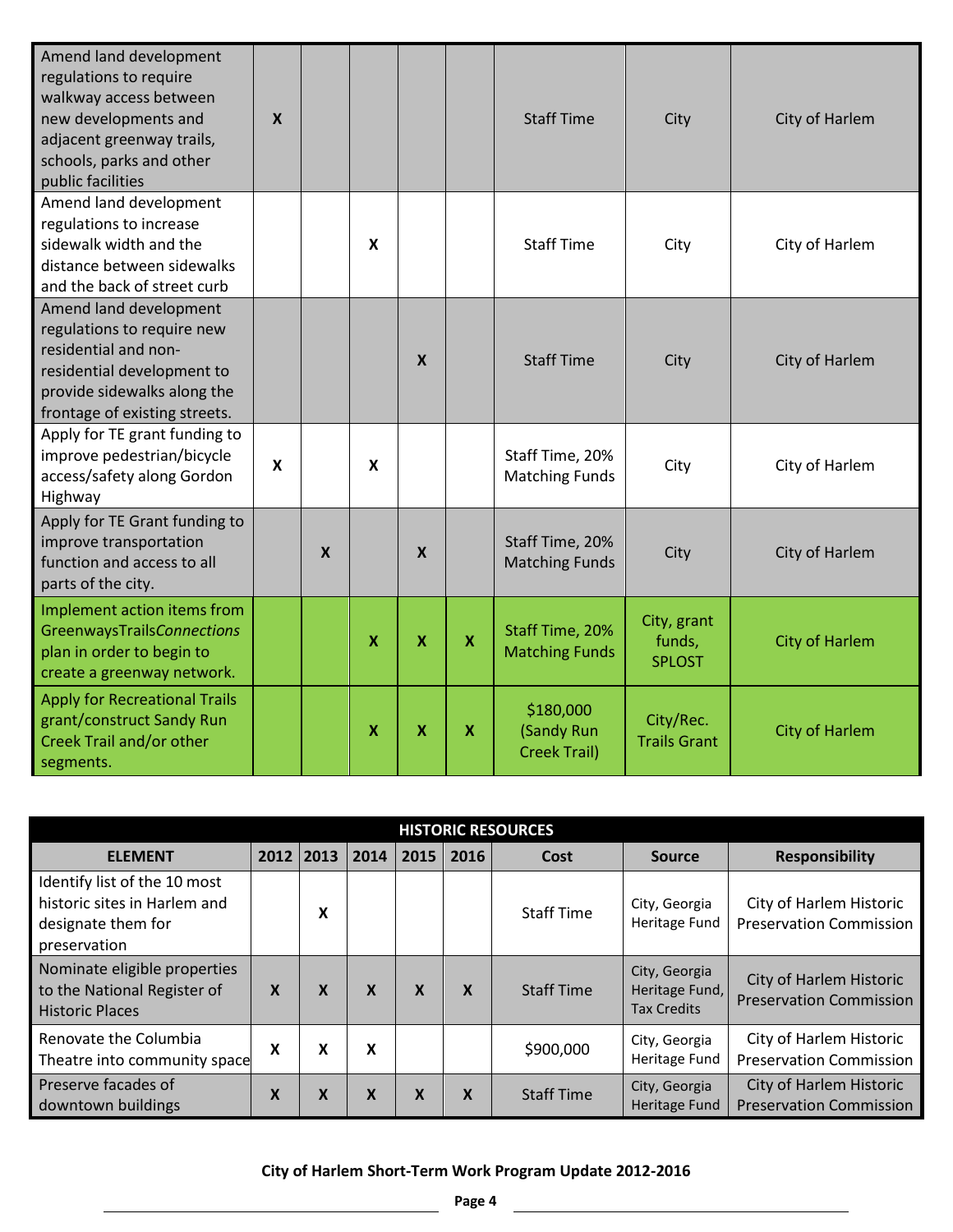### **City of Harlem Report of Accomplishments 2006-2011**

The Following Table presents a *Report of Accomplishments* for the City of Harlem's previous *STWP*. Projects contained in the 2008-2011 *STWP* that are currently underway and have been carried-over into the updated 2012-2016 STWP.

| <b>ECONOMIC DEVELOPMENT</b>                                                                                                                                                           |                  |                  |                                     |                  |                                       |                                                   |  |  |  |  |
|---------------------------------------------------------------------------------------------------------------------------------------------------------------------------------------|------------------|------------------|-------------------------------------|------------------|---------------------------------------|---------------------------------------------------|--|--|--|--|
| <b>ELEMENT</b>                                                                                                                                                                        | <b>TIMEFRAME</b> | <b>COMPLETED</b> | <b>CURRENTLY</b><br><b>UNDERWAY</b> | <b>POSTPONED</b> | <b>NO LONGER</b><br><b>CONSIDERED</b> | <b>COMMENTS</b>                                   |  |  |  |  |
| Inventory tracts that are<br>suitable for office<br>development                                                                                                                       | 2009-2011        |                  | X                                   |                  |                                       | Working with<br>Development<br>Authority          |  |  |  |  |
| Pursue new technology<br>infrastructure that would be<br>added to the city including<br>more internet and cable<br>carriers, more competition<br>for phone access (land and<br>cell). | 2008-2011        |                  | X                                   |                  |                                       | Columbia<br>County<br><b>Broadband</b><br>Project |  |  |  |  |
| Install a Wi-Fi hotspot within<br>the downtown business<br>district                                                                                                                   | 2008-2011        |                  | X                                   |                  |                                       | Columbia<br>County<br><b>Broadband</b><br>Project |  |  |  |  |

| <b>NATURAL AND CULTURAL RESOURCES</b>                                                                                               |                  |                  |                                     |                  |                                       |                 |  |  |  |  |  |  |
|-------------------------------------------------------------------------------------------------------------------------------------|------------------|------------------|-------------------------------------|------------------|---------------------------------------|-----------------|--|--|--|--|--|--|
| <b>ELEMENT</b>                                                                                                                      | <b>TIMEFRAME</b> | <b>COMPLETED</b> | <b>CURRENTLY</b><br><b>UNDERWAY</b> | <b>POSTPONED</b> | <b>NO LONGER</b><br><b>CONSIDERED</b> | <b>COMMENTS</b> |  |  |  |  |  |  |
| Inventory and assemble land<br>within the city limits that<br>would be appropriate for<br>new pocket parks and small<br>playgrounds | 2007-2011        |                  | X                                   |                  |                                       |                 |  |  |  |  |  |  |
| Develop conservation<br>subdivision standards                                                                                       | 2008             |                  | X                                   |                  |                                       |                 |  |  |  |  |  |  |
| Require local land clearance<br>permits for new<br>development                                                                      | 2008             |                  | X                                   |                  |                                       |                 |  |  |  |  |  |  |
| Amend land development<br>regulations to increase<br>natural buffers from streams                                                   | 2010             |                  | X                                   |                  |                                       |                 |  |  |  |  |  |  |
| Adopt a city-wide tree<br>preservation ordinance                                                                                    | 2011             |                  | X                                   |                  |                                       |                 |  |  |  |  |  |  |

<u> 1989 - Johann Stoff, deutscher Stoffen und der Stoffen und der Stoffen und der Stoffen und der Stoffen und der</u>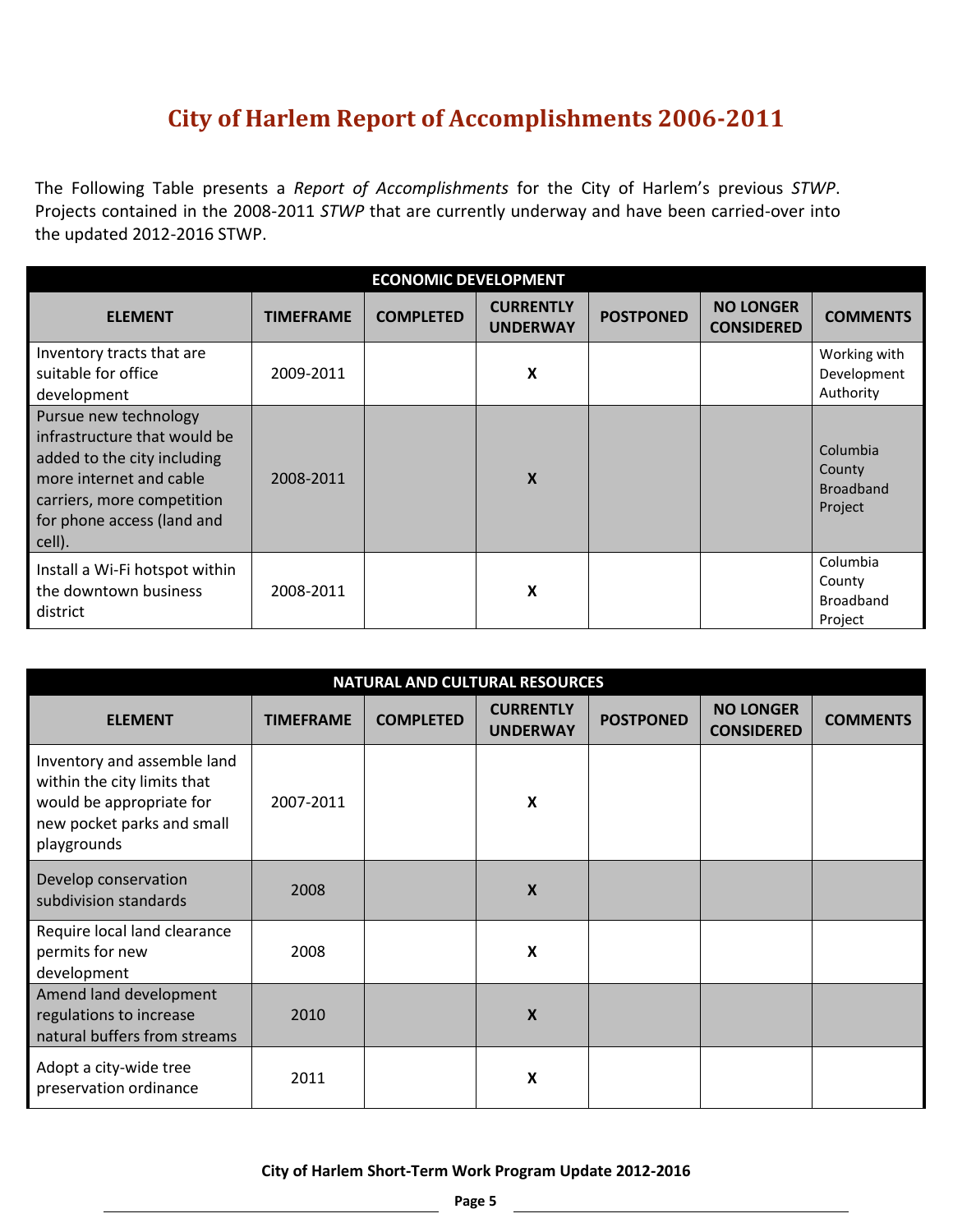| <b>COMMUNITY FACILITIES</b>                                                                                                                                                          |                  |                           |                                     |                  |                                       |                                                                                                                                              |  |  |  |  |  |
|--------------------------------------------------------------------------------------------------------------------------------------------------------------------------------------|------------------|---------------------------|-------------------------------------|------------------|---------------------------------------|----------------------------------------------------------------------------------------------------------------------------------------------|--|--|--|--|--|
| <b>ELEMENT</b>                                                                                                                                                                       | <b>TIMEFRAME</b> | <b>COMPLETED</b>          | <b>CURRENTLY</b><br><b>UNDERWAY</b> | <b>POSTPONED</b> | <b>NO LONGER</b><br><b>CONSIDERED</b> | <b>COMMENTS</b>                                                                                                                              |  |  |  |  |  |
| Initiate physical expansion of<br>sewer treatment facility to<br>double the capacity of the<br>facility to accommodate<br>expected population growth<br>over the next 20 year period | 2007-2009        |                           | $\boldsymbol{\mathsf{X}}$           |                  |                                       | Initial drawings<br>complete;<br>undergoing<br>revisions;<br>waiting funding<br>and resolution<br>of Savannah<br><b>River TMDL</b><br>study. |  |  |  |  |  |
| Explore opportunities with<br>the City of Thomson to<br>establish water supply to the<br>City of Harlem                                                                              | 2007-2009        | $\boldsymbol{\mathsf{X}}$ |                                     |                  |                                       | Completed<br>2011                                                                                                                            |  |  |  |  |  |
| Use current plan to<br>consolidate city<br>administrative functions into<br>an expanded City Hall                                                                                    | 2007-2009        | $\boldsymbol{\mathsf{x}}$ |                                     |                  |                                       |                                                                                                                                              |  |  |  |  |  |
| Renovate, expand or relocate<br>space for public safety                                                                                                                              | 2010-2011        |                           | $\boldsymbol{X}$                    |                  |                                       |                                                                                                                                              |  |  |  |  |  |
| Address need for more public<br>works space by expanding or<br>moving the current facility                                                                                           | 2011             |                           | $\boldsymbol{\mathsf{X}}$           |                  |                                       |                                                                                                                                              |  |  |  |  |  |
| Relocate the fire station<br>away from the RR Line                                                                                                                                   | 2011             |                           | $\boldsymbol{X}$                    |                  |                                       | Expected<br>Completion Q1<br>of 2012                                                                                                         |  |  |  |  |  |
| Acquire new firefighting<br>equipment                                                                                                                                                | 2007-2011        |                           | $\boldsymbol{\mathsf{X}}$           |                  |                                       | 2011-2016<br>SPLOST                                                                                                                          |  |  |  |  |  |
| Purchase new police vehicles<br>and radio equipment                                                                                                                                  | 2007-2011        |                           | $\boldsymbol{X}$                    |                  |                                       | 2011-2016<br><b>SPLOST</b>                                                                                                                   |  |  |  |  |  |
| Purchase new generator,<br>chipper, and other<br>equipment for Public Works                                                                                                          | 2007-2011        |                           | $\boldsymbol{\mathsf{X}}$           |                  |                                       | 2011-2016<br>SPLOST                                                                                                                          |  |  |  |  |  |
| Purchase a new trash truck<br>for the city.                                                                                                                                          | 2007-2011        |                           |                                     |                  |                                       |                                                                                                                                              |  |  |  |  |  |
| Purchase new recreation<br>equipment for the city.                                                                                                                                   | 2007-2011        |                           | X                                   |                  |                                       | 2011-2016<br>SPLOST                                                                                                                          |  |  |  |  |  |
| Expand library facilities as<br>needed based on population<br>expansion                                                                                                              | 2010-2011        |                           | $\boldsymbol{X}$                    |                  |                                       |                                                                                                                                              |  |  |  |  |  |

 $\overline{a}$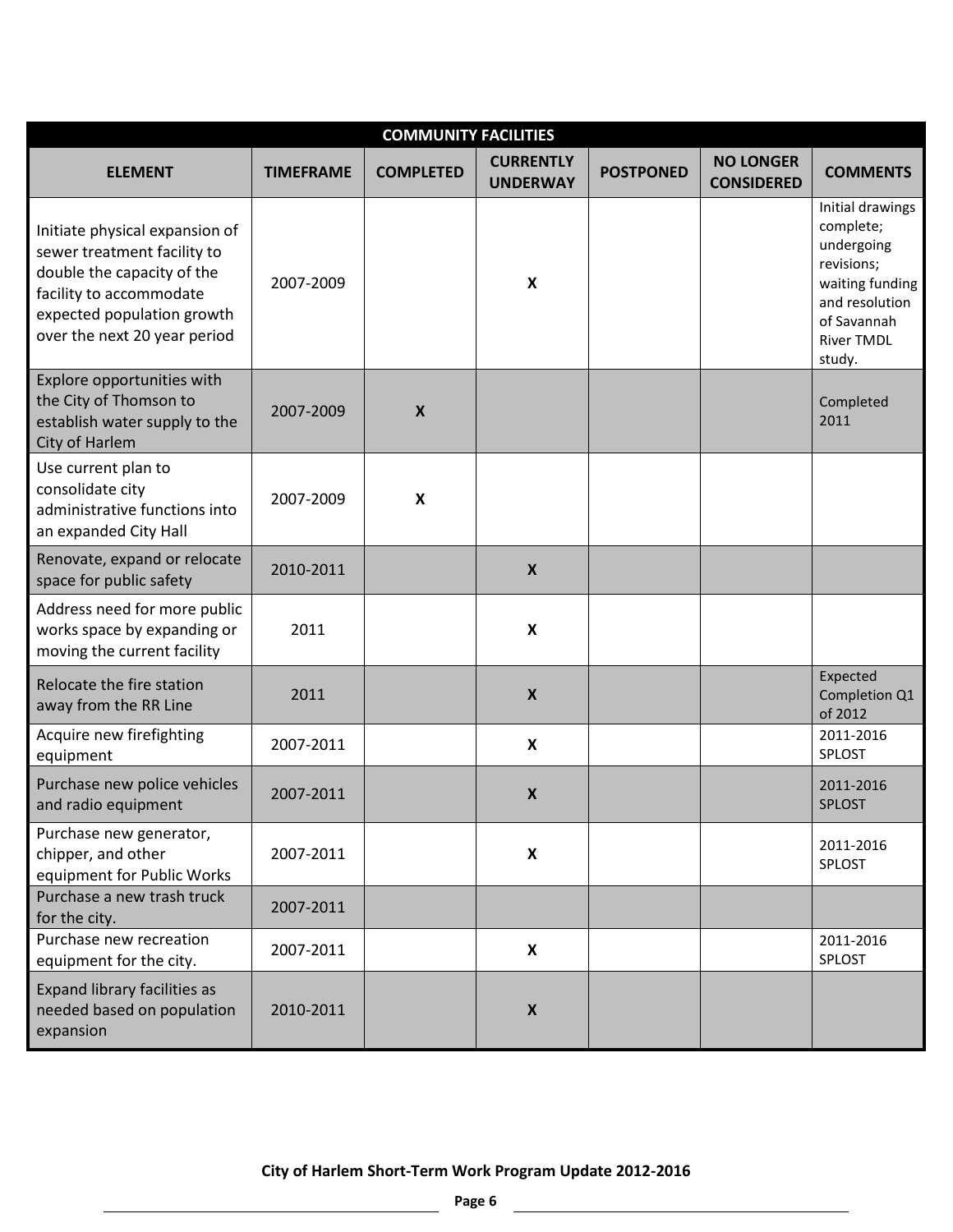| <b>HOUSING</b>                                                                                                                                                                              |                  |                  |                                     |                  |                                       |                                                            |  |  |  |  |  |
|---------------------------------------------------------------------------------------------------------------------------------------------------------------------------------------------|------------------|------------------|-------------------------------------|------------------|---------------------------------------|------------------------------------------------------------|--|--|--|--|--|
| <b>ELEMENT</b>                                                                                                                                                                              | <b>TIMEFRAME</b> | <b>COMPLETED</b> | <b>CURRENTLY</b><br><b>UNDERWAY</b> | <b>POSTPONED</b> | <b>NO LONGER</b><br><b>CONSIDERED</b> | <b>COMMENTS</b>                                            |  |  |  |  |  |
| Assemble dilapidated<br>property using CDBG funds or<br>through tax liens                                                                                                                   | 2007-2011        |                  | $\pmb{\mathsf{x}}$                  |                  |                                       |                                                            |  |  |  |  |  |
| Apply for CHIP funding to use<br>for down payment assistance<br>and low interest loans for<br>first time homebuyers                                                                         | 2007-2011        | $\boldsymbol{X}$ |                                     |                  |                                       | Application not<br>funded. City<br>plans to apply<br>again |  |  |  |  |  |
| Partner with a developer to<br>construct for-sale housing on<br>the assembled parcels                                                                                                       | 2007-2011        |                  | $\pmb{\mathsf{x}}$                  |                  |                                       |                                                            |  |  |  |  |  |
| Adopt the Historic District<br><b>Residential Design Guidelines</b><br>as part of a local historic<br>zoning district by the Historic<br><b>Preservation Commission</b>                     | 2007             |                  | $\pmb{\mathsf{X}}$                  |                  |                                       |                                                            |  |  |  |  |  |
| Adopt a nuisance ordinance<br>requiring that annual<br>inspection and licensing of<br>vacant and dangerous<br>buildings be conducted                                                        | 2008             |                  | $\pmb{\mathsf{x}}$                  |                  |                                       |                                                            |  |  |  |  |  |
| Encourage the development<br>of new housing or other<br>appropriate uses consistent<br>with the corresponding<br>character area on sites that<br>have deteriorated<br>manufactured housing. | 2007-2011        |                  | $\boldsymbol{X}$                    |                  |                                       |                                                            |  |  |  |  |  |
| Assemble sites within the<br>Downtown Center and<br>Milledgeville Character Areas<br>occupied with manufactured<br>housing and repurpose them<br>with more community<br>focused uses.       | 2010-2011        |                  | X                                   |                  |                                       |                                                            |  |  |  |  |  |
| Initiate annexation of any<br>properties that are receiving<br>city services                                                                                                                | 2007-2008        |                  | $\boldsymbol{x}$                    |                  |                                       |                                                            |  |  |  |  |  |

 $\overline{a}$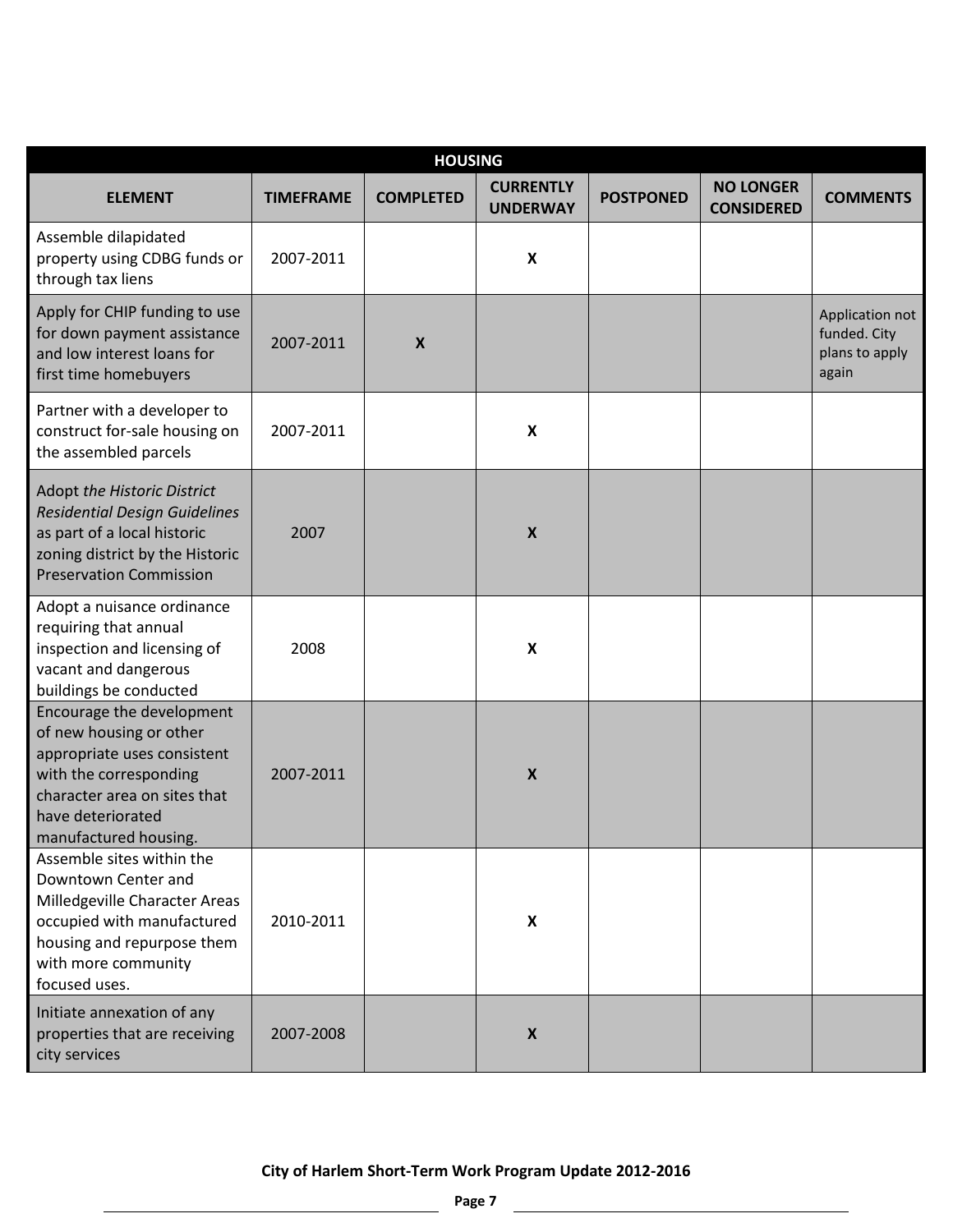| <b>LAND USE</b>                                                                   |                  |                  |                                     |                  |                                       |                 |  |  |
|-----------------------------------------------------------------------------------|------------------|------------------|-------------------------------------|------------------|---------------------------------------|-----------------|--|--|
| <b>ELEMENT</b>                                                                    | <b>TIMEFRAME</b> | <b>COMPLETED</b> | <b>CURRENTLY</b><br><b>UNDERWAY</b> | <b>POSTPONED</b> | <b>NO LONGER</b><br><b>CONSIDERED</b> | <b>COMMENTS</b> |  |  |
| Amend land use regulations so<br>that streets are brought to the<br>property line | 2007             |                  | X                                   |                  |                                       |                 |  |  |
| Develop a Traditional<br>Neighborhood zoning district                             | 2007             |                  | X                                   |                  |                                       |                 |  |  |

| <b>TRANSPORTATION</b>                                                                                                                                                         |                    |                  |                                     |                  |                                       |                 |  |
|-------------------------------------------------------------------------------------------------------------------------------------------------------------------------------|--------------------|------------------|-------------------------------------|------------------|---------------------------------------|-----------------|--|
| <b>ELEMENT</b>                                                                                                                                                                | <b>TIMEFRAME</b>   | <b>COMPLETED</b> | <b>CURRENTLY</b><br><b>UNDERWAY</b> | <b>POSTPONED</b> | <b>NO LONGER</b><br><b>CONSIDERED</b> | <b>COMMENTS</b> |  |
| Develop city-wide bike and<br>pedestrian plan to target the<br>location of on-street and off-<br>street bicycle and pedestrian<br>facilities                                  | 2007-2011          |                  | $\mathbf{x}$                        |                  |                                       |                 |  |
| Amend land development<br>regulations to require walkway<br>access between new<br>developments and adjacent<br>greenway trails, schools, parks<br>and other public facilities | 2007               |                  | $\boldsymbol{\mathsf{X}}$           |                  |                                       |                 |  |
| Amend land development<br>regulations to increase<br>sidewalk width and the<br>distance between sidewalks<br>and the back of street curb                                      | 2009               |                  | $\boldsymbol{x}$                    |                  |                                       |                 |  |
| Amend land development<br>regulations to require new<br>residential and non-residential<br>development to provide<br>sidewalks along the frontage of<br>existing streets.     | 2010               |                  | $\boldsymbol{X}$                    |                  |                                       |                 |  |
| Apply for TE grant funding to<br>improve pedestrian/bicycle<br>access/safety along Gordon<br>Highway                                                                          | 2011               |                  | $\boldsymbol{x}$                    |                  |                                       |                 |  |
| Apply for TE Grant funding to<br>improve transportation<br>function and access to all parts<br>of the city.                                                                   | 2007,2009,<br>2011 |                  | $\boldsymbol{\mathsf{X}}$           |                  |                                       |                 |  |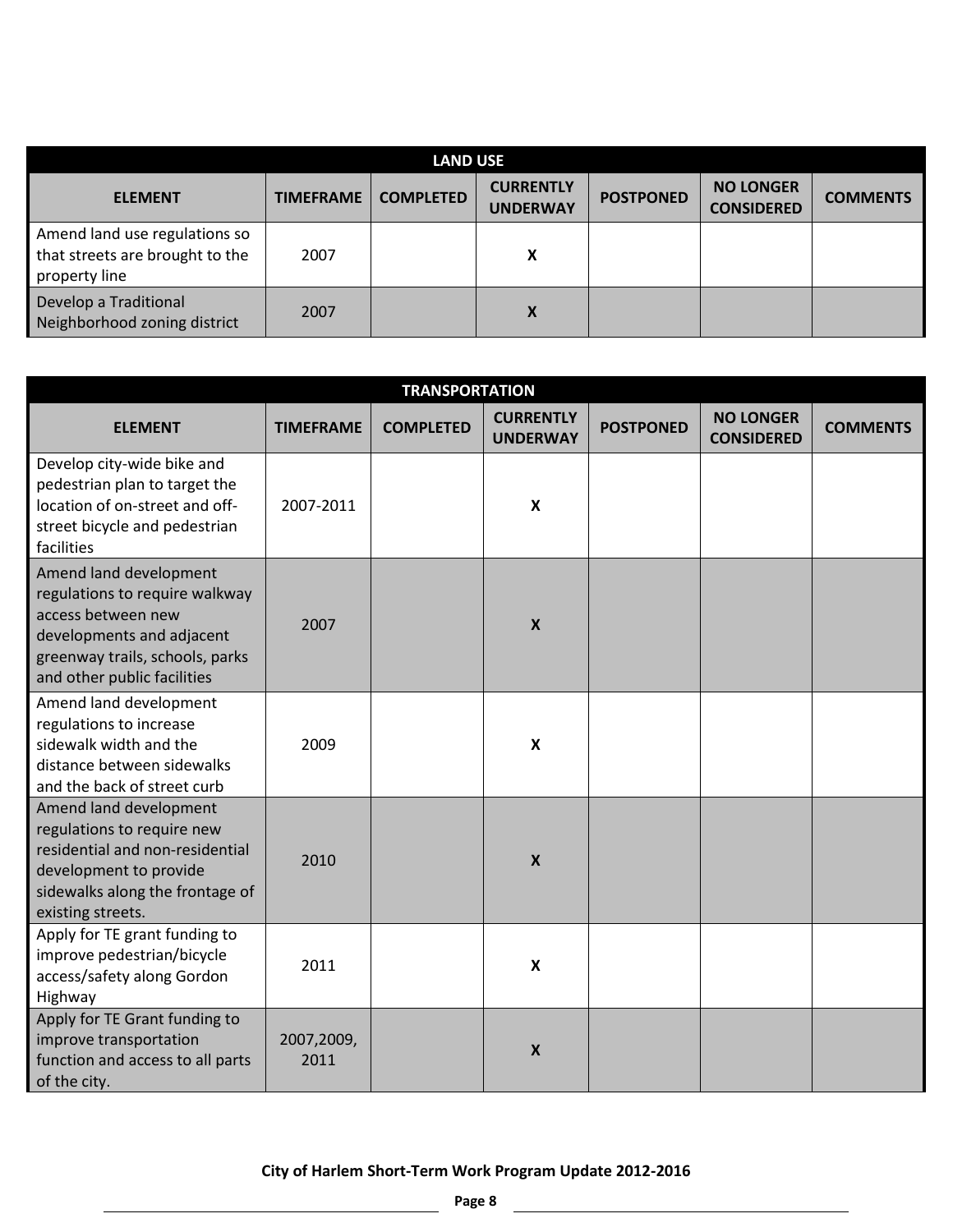| Work with GDOT and Columbia<br>County to fund a by-pass<br>around the city by including it<br>in the STIP | 2007-2011 |  |  |  |  | Change in<br>Priorities |
|-----------------------------------------------------------------------------------------------------------|-----------|--|--|--|--|-------------------------|
|-----------------------------------------------------------------------------------------------------------|-----------|--|--|--|--|-------------------------|

| <b>HISTORIC RESOURCES</b>                                                                          |                  |                  |                                     |                  |                                       |                 |  |  |
|----------------------------------------------------------------------------------------------------|------------------|------------------|-------------------------------------|------------------|---------------------------------------|-----------------|--|--|
| <b>ELEMENT</b>                                                                                     | <b>TIMEFRAME</b> | <b>COMPLETED</b> | <b>CURRENTLY</b><br><b>UNDERWAY</b> | <b>POSTPONED</b> | <b>NO LONGER</b><br><b>CONSIDERED</b> | <b>COMMENTS</b> |  |  |
| Identify list of the 10 most<br>historic sites in Harlem and<br>designate them for<br>preservation | 2008             |                  | $\boldsymbol{\mathsf{X}}$           |                  |                                       |                 |  |  |
| Nominate eligible properties<br>to the National Register of<br><b>Historic Places</b>              | 2007-2011        |                  | X                                   |                  |                                       |                 |  |  |
| Renovate the Columbia<br>Theatre into community<br>space                                           | 2007-2009        |                  | X                                   |                  |                                       |                 |  |  |
| Preserve facades of<br>downtown buildings                                                          | 2007-2011        |                  | X                                   |                  |                                       |                 |  |  |